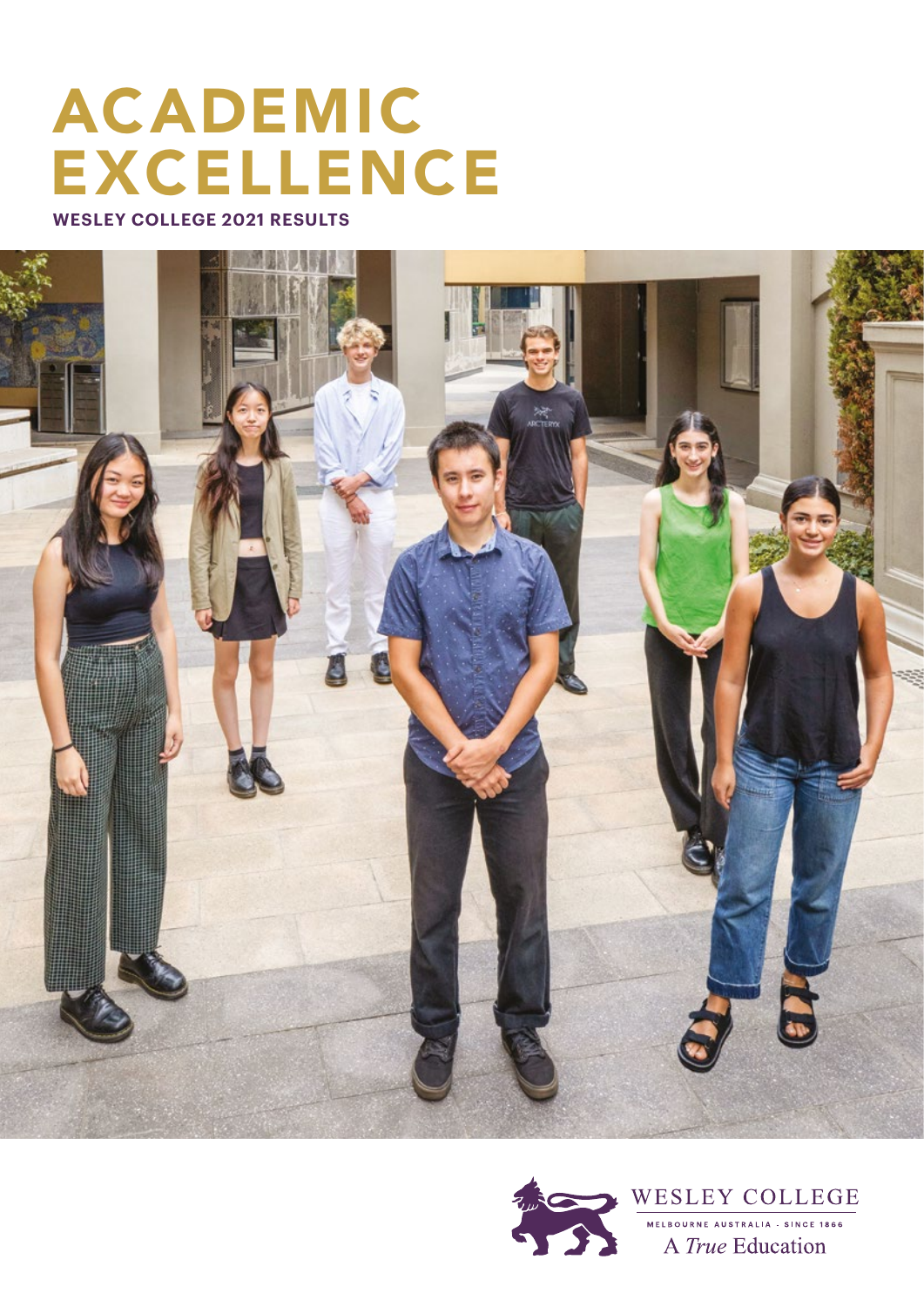## FRONT COVER

2021 COLLEGE DUCES Front, centre: Thien Pham (IB DP) Left to right: Olivia Khouw (IB DP), Yiguo (Cindy) Hua (VCE), Jasper Meckel (IB DP), Harper Elliott (IB DP), Sara Pisacane (IB DP), Mia Moshinsky (IB DP) Absent: Junbao (Stephen) Zhang (IB DP), Zidian (Johnson) Zheng (IB DP)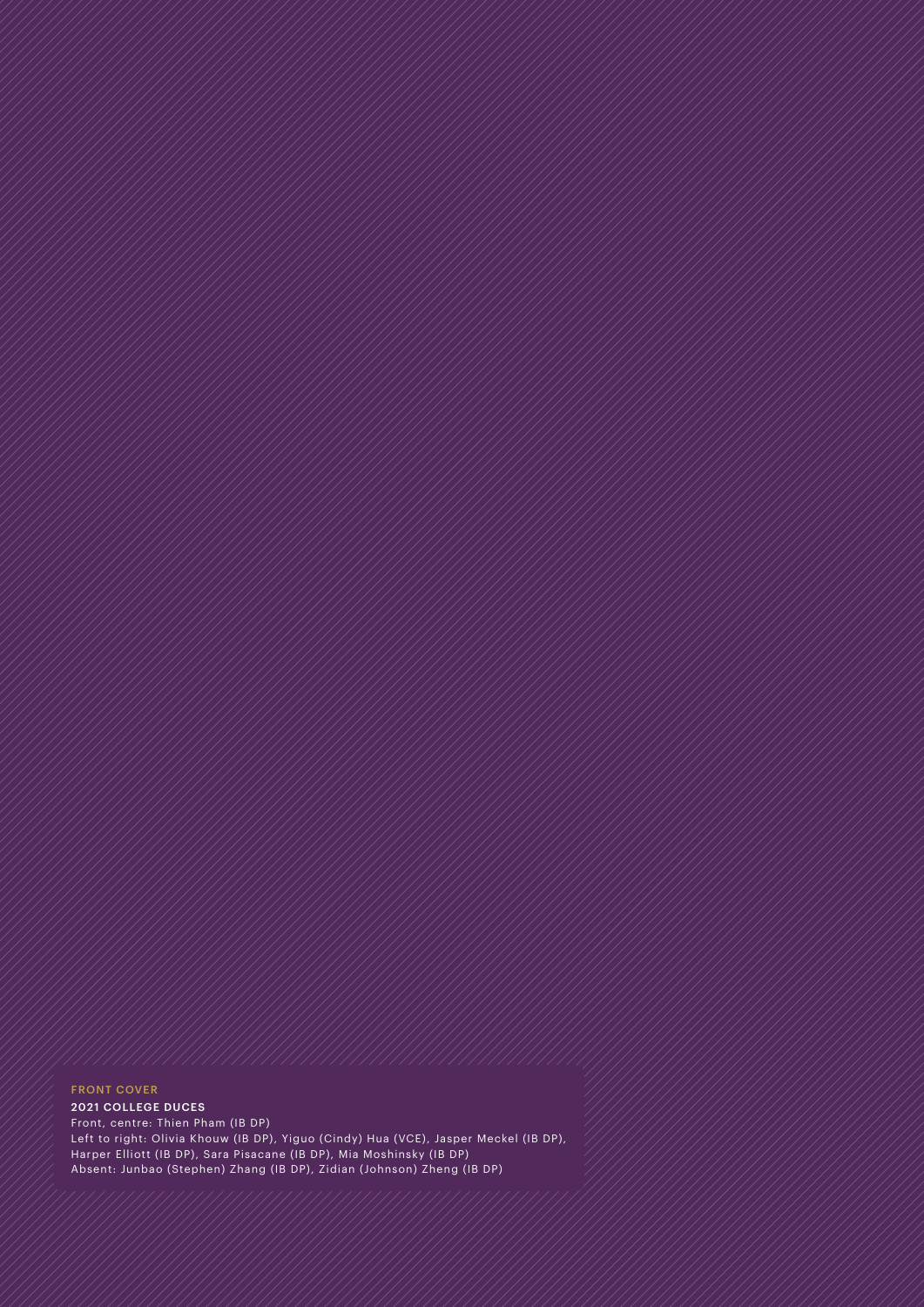## CONGRATULATIONS TO THE CLASS OF 2021

It is with great admiration that I congratulate the 2021 Year 12 VCE and IB students on their outstanding achievements.

Despite two turbulent years punctuated by lockdowns and significant periods of remote learning, the Class of 2021 embodied courage, adaptability, resilience and optimism. They remained focused and committed to staying connected and supporting one another with compassion and empathy.

The academic results of our Class of 2021 are remarkable. Indeed, they are history-making for Wesley College, with a record nine Year 12 students achieving the highest possible ATAR of 99.95. This is also the highest number of 99.95 ATARs of any school in Victoria in 2021.

As a leading coeducational open-entry school, we are proud that our graduates have upheld Wesley College's long tradition of academic achievement. However, our graduates are never defined simply by their ATAR scores. They have learned through their own personal journeys of growth and development, success and setbacks.

They are shaped by their values, their courage, the quality of their relationships and the myriad of experiences gained at Wesley and beyond. We celebrate their successful pursuits in sport, music, the performing and visual arts, outdoor education and community service. As a College, we are immensely proud of all students who achieve their best, whatever their best may be.

The Class of 2021 leave Wesley College knowing how to think with their minds and feel with their hearts. As we celebrate their extraordinary contributions and achievements, we acknowledge and appreciate the unwavering support of their families and teachers who have walked beside them during their time at the College.

They are ready and prepared for the world. We wish them every success in their journey ahead.



Nick Evans Principal

The academic performance of the Class of 2021 reaffirms our position as a leading coeducational, open-entry school.

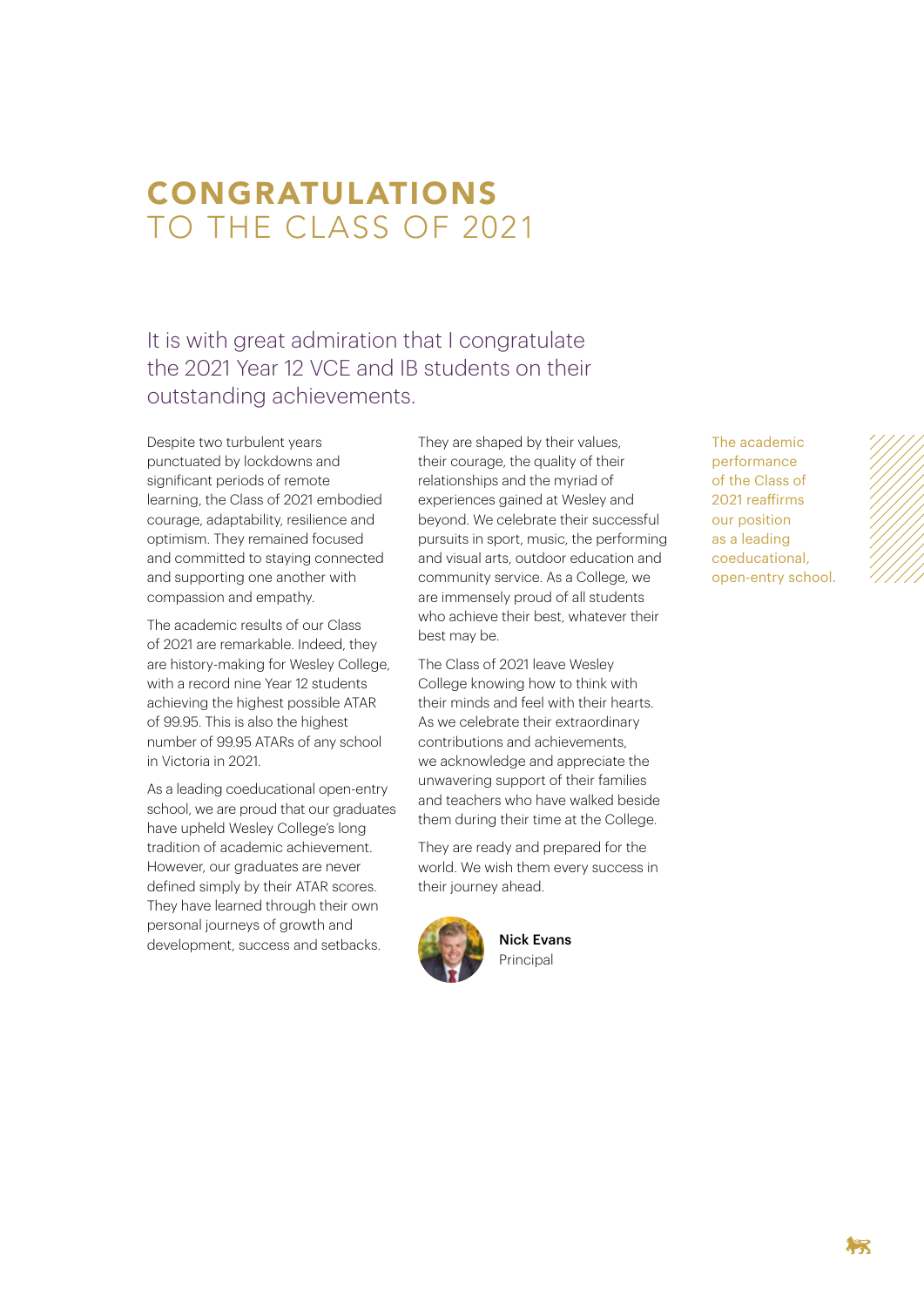# CLASS OF 2021 ACADEMIC RESULTS

In 2021, 350 students completed their Year 12 studies; 62% of our Year 12 students studied the VCE, and 38% studied the IB DP.

# 0 10% 30% 50% 20% 40% 60% 70% 80% 90% >99 >95 >90 >85 >80 >70 >75 **Equivalent Year 12 cohort Wesley College**

**2021 ATAR Comparison**

44% of students achieved an ATAR of 90 and above, and are in the top 10% in Australia

65% of students achieved an ATAR of 80 and above, and are in the top 20% in Australia

**Nine** Wesley students achieved the highest possible ATAR of 99.95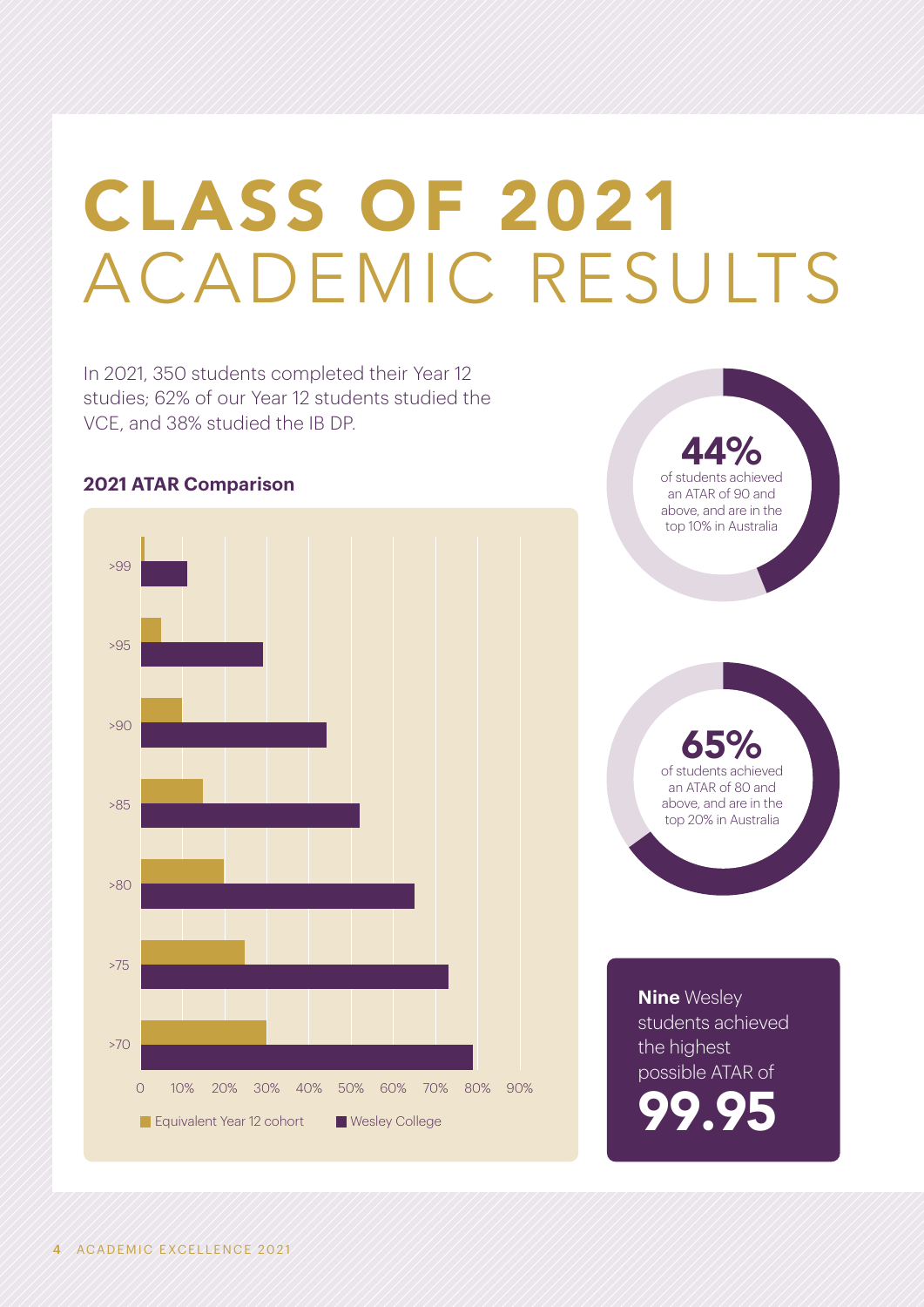## **College Duces**

9

Harper Elliott **IB DP, 99.95** Yiguo (Cindy) Hua **VCE, 99.95** Olivia Khouw **IB DP, 99.95** Jasper Meckel **IB DP, 99.95** Mia Moshinsky **IB DP, 99.95** Thien Pham **IB DP, 99.95** Sara Pisacane **IB DP, 99.95** Junbao (Stephen) Zhang **IB DP, 99.95** Zidian (Johnson) Zheng **IB DP, 99.95**

# **Combined median ATAR VCE and IB DP** 86.85

99% of VCE and IB DP students received a first round tertiary offer

## **296 perfect VCE study and IB DP subject scores**

VCE study score of 50

IB DP subject score of 7

**Congratulations to the 38 students** who achieved an ATAR of 99 or higher, placing them in the





**11% ACHIEVED AN ATAR OF 99 OR HIGHER**



## **Perfect study scores were achieved across the following subjects:**

Biology **(IB DP)** Business Management **(IB DP)** Chemistry **(IB DP)**

Chinese A and B **(IB DP)**

Design Technology **(IB DP)**

Economics **(IB DP)** English: Language and Literature **(IB DP)**

French B **(IB DP)** Further Mathematics **(VCE)**

Geography **(IB DP)** German **(IB DP)**

History **(IB DP)**

Mathematics Analysis and Approaches **(IB DP)** Mathematics Methods **(IB DP)**

Music **(IB DP)**

Music Performance **(IB DP)**

Philosophy **(IB DP)**

Physics **(IB DP)**

Psychology **(IB DP)**

Software Development (VCE) Spanish ab initio **(IB DP)**

Spanish B **(IB DP)**

Sports Exercise Science **(IB DP)** Theatre Studies **(IB DP)**

Visual Arts **(IB DP)**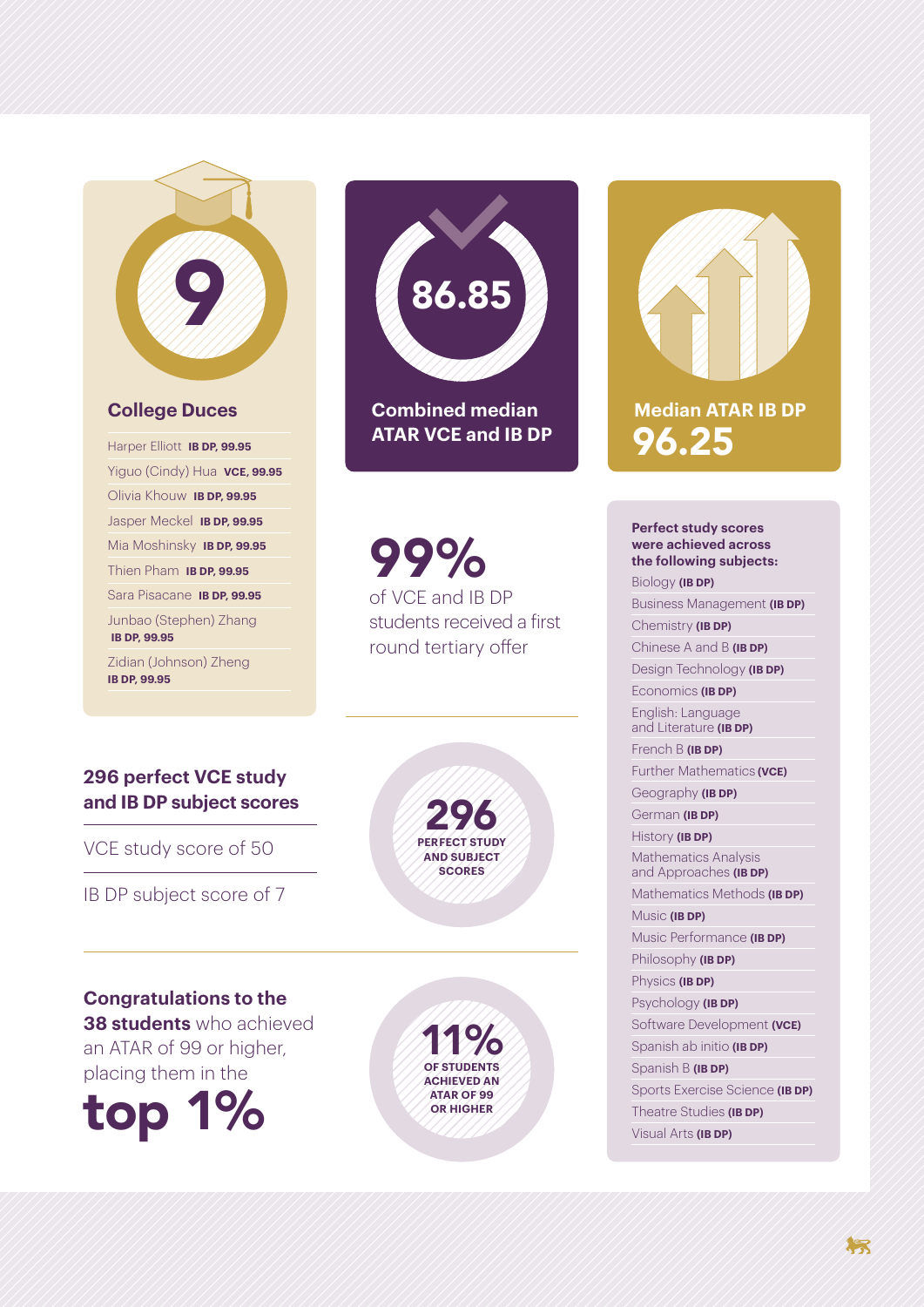## **TERTIARY** DESTINATIONS

Many of our Year 12 students received first preference offers from Melbourne's top universities. 55% of students accepted offers from the University of Melbourne and Monash University, reflecting the high academic standards of teaching and learning at the College.





## FIELDS OF STUDY

The Class of 2021 graduates are pursuing further study in a diverse range of fields, reflecting their unique talents, interests and capabilities.

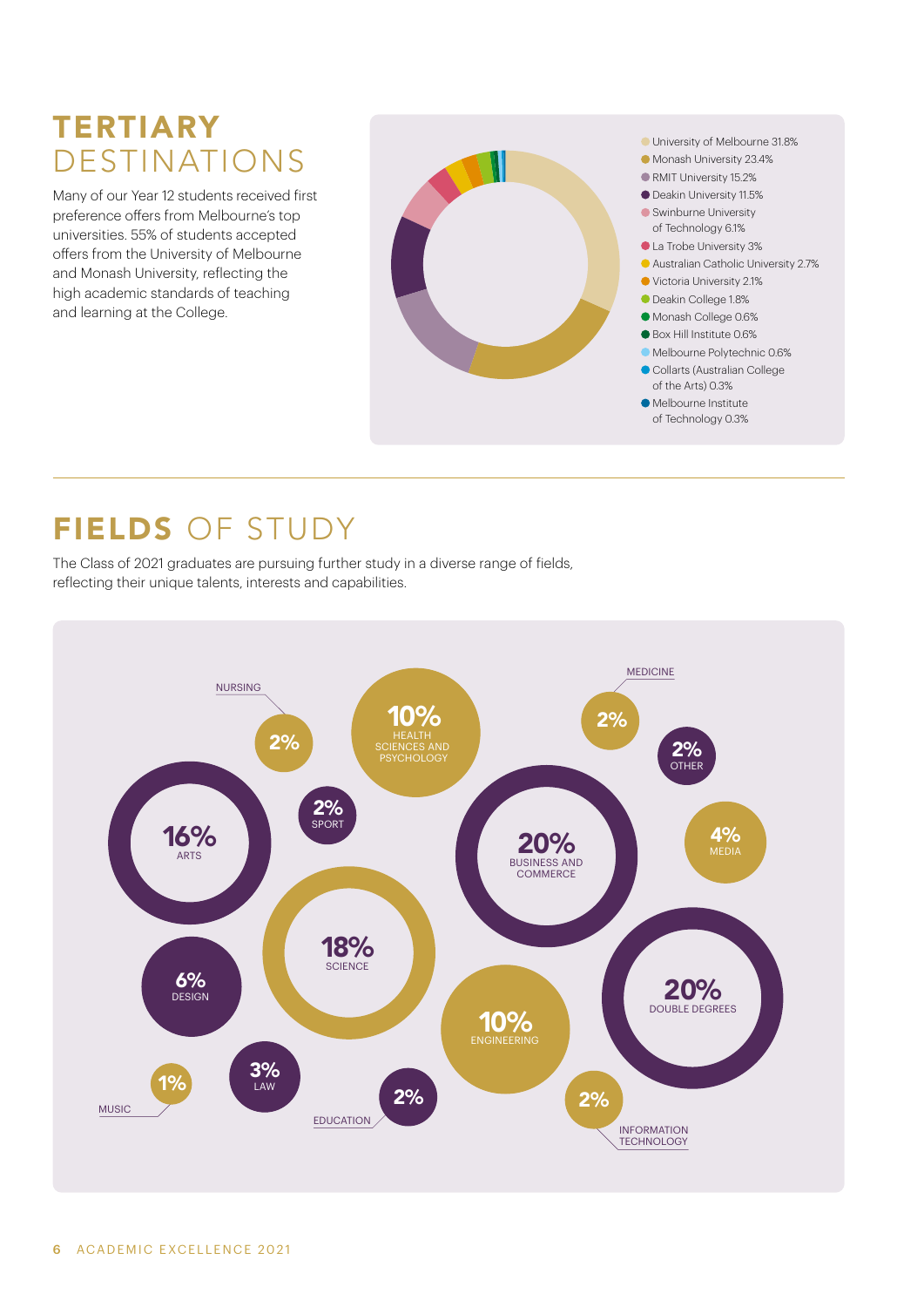## OUR GRADUATES



Olivia Khouw **IB DP, 99.95**

For all its stresses and challenges, Year 12 was incredibly rewarding. Balancing school with music, drama, sport and specialist clubs helped me manage my time and prioritise. As Publications Prefect, I worked with others who were passionate about feminism and diversity, and I learned the importance of maintaining humility and building connection in turbulent times. My advice to the Class of 2022 is base your decisions on what you're passionate about, the legacy you want to leave and the change you want to make in the world.



#### Ray Noor Aly **VCE, 98.60**

The last two years has caused a lot of despair and anxiety, but my parents, teachers and friends believed in me and nurtured my potential. Receiving the Glen Waverley Campus VCE Dux award was in no small part due to Wesley's supportive environment. Continuing cocurricular debating helped me with Year 12 as I could apply the analysis, research and techniques to my academic subjects. I plan to take a gap year then study Arts/Law at Melbourne University. Ultimately, I'd like to become a translator working in the legal area, perhaps as a UN interpreter or immigration lawyer.



#### Sara Pisacane **IB DP, 99.95**

I started at Wesley's Elsternwick Campus on a General Excellence scholarship. Hard work and effort have been instilled in me from a young age and these results prove that determination and drive to succeed really do pay off. Despite the challenges thrown as me during the last two years, I never lost sight of my goals. I plan to study a Bachelor of Science at the University of Melbourne and then study Medicine. I have immense gratitude for my teachers, the Wesley community and family and friends who supported me throughout this journey.



### Emily Hill **VCE, 93.95**

I really enjoyed my time at Wesley. In Year 12, I was part of the First VIII Rowing crew, which won APS Head of the River - the first Wesley girls' crew to win since 1987! Being part of the Wesley rowing program taught me about hard work, dedication and time management. But most importantly, I learnt what it feels like to be a part of something bigger than yourself and that with a strong team around you, anything is possible. I hope to study law at Monash University, while also studying an Arts degree (French).



#### Junbao (Stephen) Zhang **IB DP, 99.95**

Defining my goals early on and staying focused helped me remain motivated and my teachers supported me with some great online resources. Despite being unable to interact with other students face to face, I believe Wesley is one of the best options for international students. It's hard to find other schools that are so diverse and that embrace international students the way Wesley does.



Thien Pham **IB DP, 99.95**

Year 12 is challenging on many levels. Maintaining my cocurricular endeavours in music helped me stay engaged and motivated. Throughout my time at Wesley, I played trumpet in the Jazz Ensemble, Big Band and Symphony Orchestra. In March 2021, I played with some of Australia's best jazz musicians at the All-State Jazz Championships and was thrilled to win the Outstanding Soloist and Outstanding Improviser awards. I plan to study a Bachelor of Science at the University of Melbourne concurrently with a Diploma of Music at the Melbourne Conservatorium of Music, before undertaking the Juris Doctor graduate law degree.



### Alexander (Alex) de Vryer **VCE, 98.25**

Throughout remote learning, I used performance management techniques such as goal setting and scheduling to help me stay focused and relied on my teachers to give me feedback, advice and support. I exercised regularly and when possible, played badminton in the APS program. I also continued to play trombone and was part of the Elsternwick and St Kilda Road music ensembles throughout my time at Wesley. I plan to study software engineering at the University of Melbourne.



Yiguo (Cindy) Hua **VCE 99.95**

Even though we were physically apart during much of Year 12, my relationships with my friends and peers became even stronger. My time at Wesley has taught me about diversity and inclusivity, and that the most important thing is to be yourself. As an international student, I am especially grateful that I was involved in debating as it improved my confidence in English and public speaking. I plan to study biomedical science at Monash University and I will continue to offer support to other students interested in STEM.